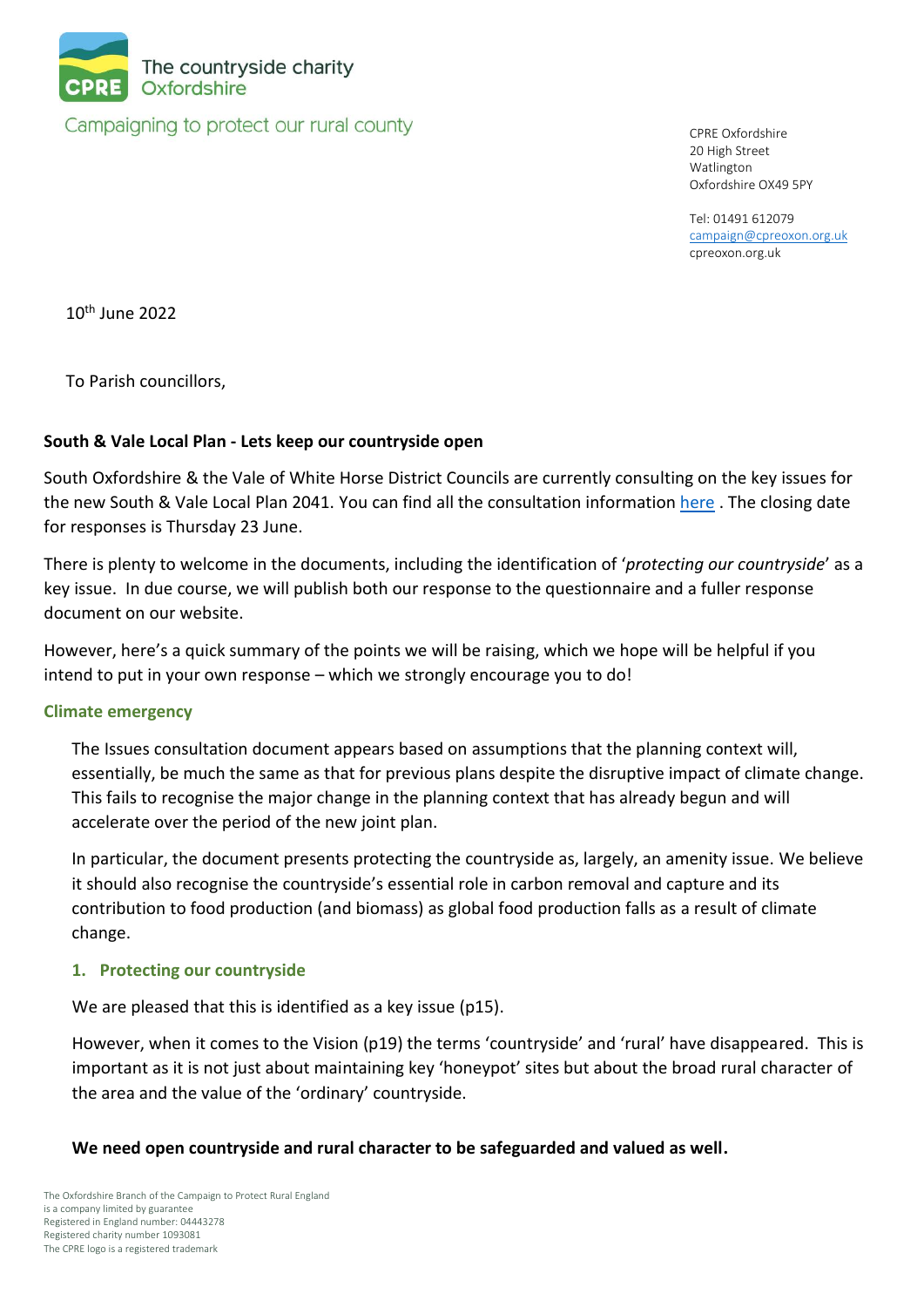

# **2. Making effective use of land – increasing housing density**

We strongly support the option around '*Minimise greenfield use by increasing density of developments*' (Nature Recovery & Landscape Section).

There are multiple benefits to higher density development. It not only reduces the amount of land required but creates housing that is more affordable to buy and run and is more efficient in terms of heating, transport and other services so better for the climate too. Well-designed terraced housing and 2-3-4 storey units can deliver good quality, high-density housing that would also help to balance out the existing range of Oxfordshire housing stock.

# **3. Renewable energy – we need a county-wide strategy**

More openness is needed about the impacts of the current ambitions around renewables which could see as much as 10% of Oxfordshire's land being given over to renewable energy generation. (Reducing Carbon Emissions section)

We have produced a map, [March 2022 map](https://www.cpreoxon.org.uk/news/cpre-calls-for-county-wide-renewable-energy-strategy/), that illustrates the growth of large scale solar panel arrays the South & Vale districts.

Carbon neutrality will only be achieved by a combination of renewable energy and a reduction in  $CO<sub>2</sub>$ emissions. Thus, the plan should reduce the need for the countryside to be used for energy generation by:

- requiring new homes to have the highest level of insulation, to be designed to maximise passive energy capture, and to have solar panel installations on their roofs;
- requiring all new commercial and public building to use their roofs to capture solar energy; and
- reducing CO<sup>2</sup> emissions from transport by concentrating new development in high density schemes in towns.

Climate change, energy security and fuel prices all mean that increasing renewable energy is vital. But we also need our countryside for food, wildlife and people's health and well-being. The district's efforts to provide renewable energy locally should be supported but not at the expense of the countryside. The natural world is a substantial absorber and fixer of  $CO<sub>2</sub>$  and, at a time of increasing concern over food security, should not be covered by solar panels when other locations are available and other, less intrusive, means of generation possible.

# **CPRE Oxfordshire is in favour of a county-wide strategy, supported by public consultation and engagement, setting out the amount and spatial location for renewables projects.**

## **4. Hedgerows – protection and creation**

We welcome the opportunity identified to "*protect trees and recognise the value of nature, giving us clean air, flowing water, soils to grow food in, and enjoyment*" (Nature Recovery & Landscape Section).

But we need hedgerows to be included too!